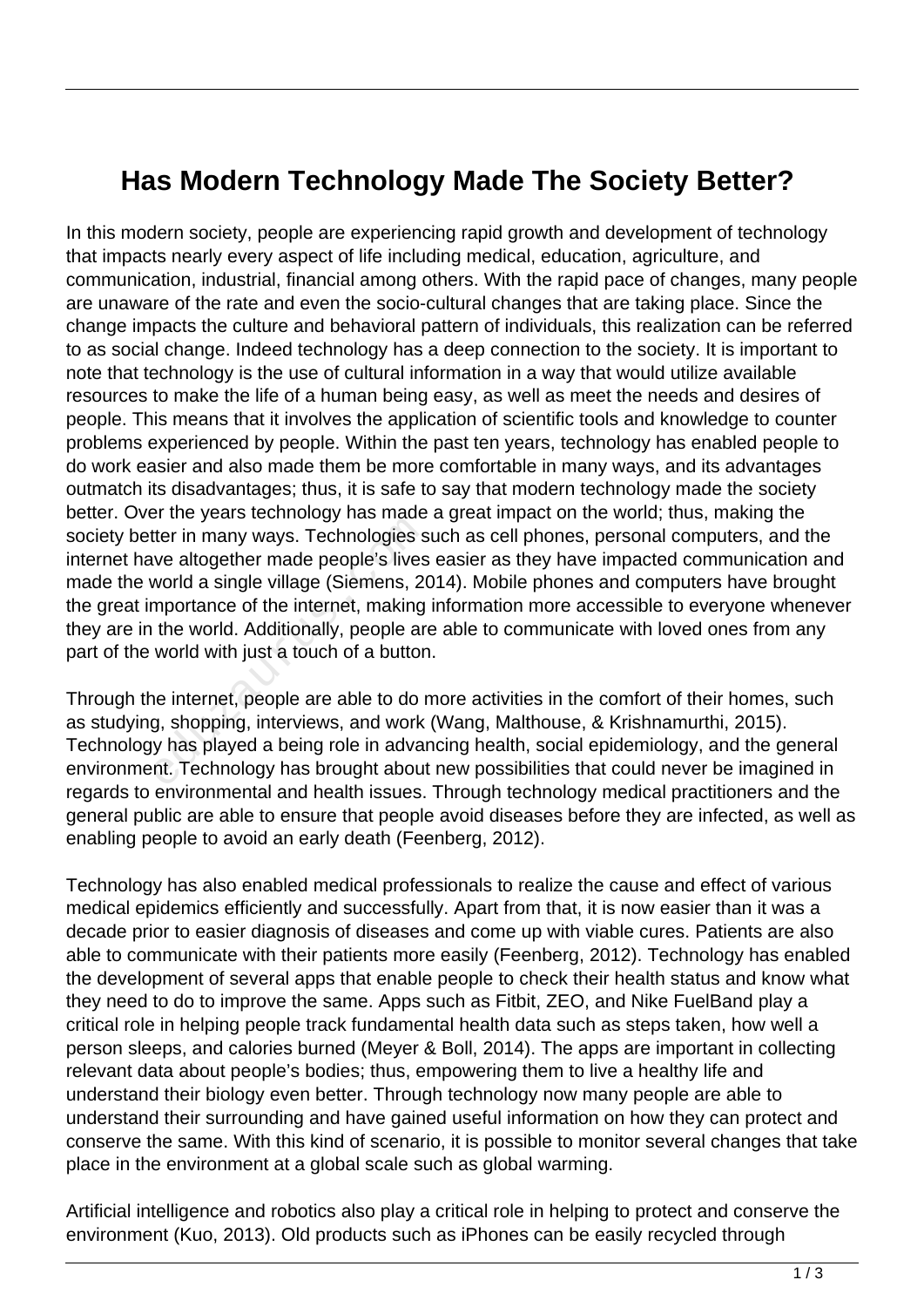robotics, well as other electronic gadgets. E-wastes have been a great problem all over the world, with the developed countries dumping their wastes in developing countries and this causes health hazards as people handling them live in poverty; thus use poor handling ways that compromise their health status (Kuo, 2013). Thus, the use of robotics helps in improving the recycling of electronic gadgets; thus, reducing the impact on developing countries. Conservation of power is one way to protect the environment; thus, artificial intelligence helps in developing modern power grids that are able to conduct electricity more optimally. Wildfires occur every year and they destroy a big area of flora and fauna. With NASA's new technology, they are able to help firefighters detect wildfires early and come up with ways of curbing the same (Díaz-Ramírez et al. , 2012). The usage of gasoline and diesel on cars and machines also leads to large-scale air pollution; however, technology has assisted in finding a solution to the problem. Various car companies have built electric cars that are able to run on electricity. Using electric cars is a great way of reducing air pollution, and avoid the detrimental effects it has on health and the environment (Hawkins et al, 2013) The issue of curbing crime is a debatable issue in the sense that many people are arrested for no reason and the bad guys walk scot free. There are also many cases where the police use excessive force and end u injuring and even killing a suspect.

This is an area that needs proper checking and thanks to technology the issue is now being resolved step by step. The use of the devices is helping in realizing what really happens when a person is being arrested (Stanley, 2013). The device is worn by police officers and helps in recording videos of every scenario police officers engage in. The device is fundamental because it does not discriminate it provide both the negative and positive feedback concerning the conduct of an officer. It can clearly show the actions that an officer too; thus, the authorities can check if they were lawfully or not. If the officer used excessive force without proper cause or engaged in unlawful practices when handling a suspect. Before the introduction of technology, it as the word of the officer against that of the suspect, and without a doubt, the officers always won the case. Through the device, police officers can be able to get the correct description of a suspect before making an arrest (Stanley, 2013). area that needs proper checking a<br>tep by step. The use of the device<br>being arrested (Stanley, 2013). Th<br>videos of every scenario police off<br>does not discriminate it provide b<br>t of an officer. It can clearly show<br>if they we

Elections play a fundamental role in the democracy of every country. It provides people with the power to elect leaders whom they believe would bring major changes in the life and the overall development of the country. Many countries especially developing countries have resulted to civil war due to poor electoral procedures that make the citizens angry and fail to concur with the announced results; however, technology has enabled for smooth electoral processes and education of citizens on how they can participate in an election without conflict (Nwangwu, 2015). It has enabled fairness and transparency in all matters pertaining to elections; thus, helping in reducing the chances of people fighting against each other, following the credibility of the results. Accidents mainly occur because of poor driving judgment among other relatable factors such as drunk driving. However, through technology, there are professionals in both ICT and mechanical fields are finding solutions to this problem. The introduction of self-driving cars plays a major role in reducing accidents. Tesla Inc. is one of the companies that has spearheaded the use of smart technologies in cars. Google has also introduced self-driving cars (Kelly, 2012). These cars are important as they would be able to reduce the number of people who lose their lives on the road by a significant margin. Self-driving cars are nearly becoming a reality and they would be used on the roads on a major scale because many big vehicle corporations are working hard to build their own self-driving cars (Kelly, 2012). As much as technology boasts positive outcomes, it has also played a major role in eroding the moral code of the society and making many people lazy and dependant on the same. Many people